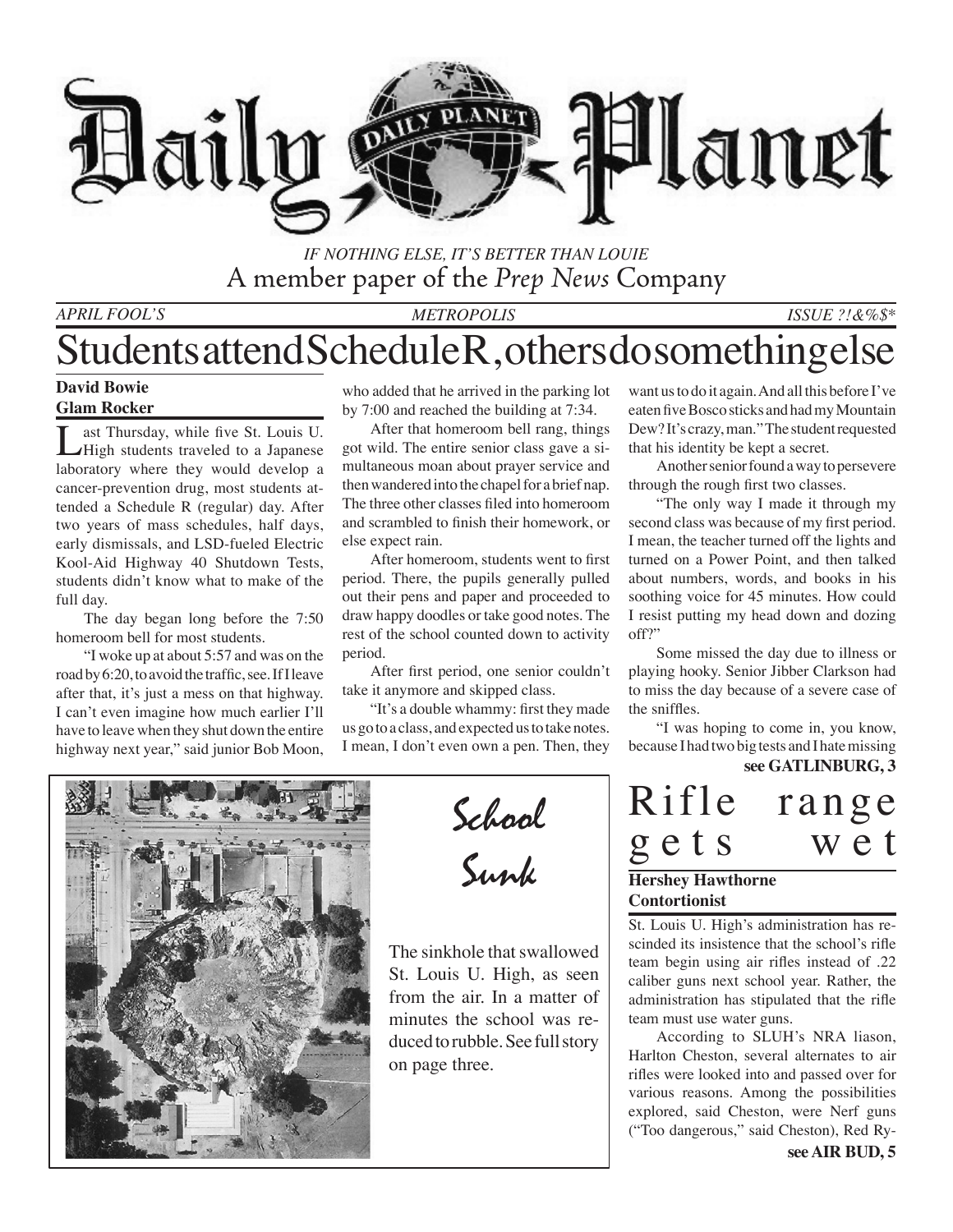## **Save** April Fools to follow CBC, move westward

#### **Ella Pernod German Filmmaker**

Thile most Catholic high schools in the St. Louis area are in the county, St. Louis U. High has remained—well, actually, SLUH's headed for the county, too.

After the \$32 million Vision 2000 (V2K) campaign and the subsequent construction of two new athletic fields, the Drury Plaza, and an expansive piece of asphalt, SLUH has decided to cut its losses and head westward. The school has purchased land just west of Town and Country, home to rivals Christian Brothers College (CBC).

"Several factors played into the decision to abandon the city," President David Laughlin said.

The main reason for moving is the looming Reconstruction Era of U.S. Highway 40 / Interstate 64. As we've said 18 times before, this renovation project will close the crucial traffic corridor from Spoede to Interstate 170 for next school year, and it will shut down the highway from I-170 to King Shigh Way during the 2008-09 school year.

Also for the 19th time, the administration

has been considering several methods of approaching the closure of 40, the primary route to school for hundreds of Jr. Billikens. They have looked at new school-day schedules, carpool and mass transit incentives, and all kinds of odd arrangements of classes. And what decision did they come to? It would be best to move west.

"Most of the students who travel on Highway 40 everyday come from West County anyway," reasoned Principal Mary Schenkenberg. "By moving west, we help many of them avoid the hassles of 40."

But surely moving so far west is devastating to the Land o' Lincoln representatives at SLUH?

"Nobody lives in Illinois," Schenkenberg coolly replied.

Vision 2000 issues played their own roles in convincing the admins to enter SLUH into a real-life game of Oregon Trail. Sinkhole problems have plagued the V2K project, and Director of Facilities Patrick Zarrick fears more moments in which English teachers' quiet strolls around the track turn into spelunking outings.

"Well, obviously, we had the issue with the soccer field even after it was completed,"

he said, locating the sinkhole's former position with his shiny, St. Louis U. High sealemblazoned brass pointer thingy. "That was frustrating—and pretty expensive. Before the stadiums and plaza were built, we had even more sinkholes to fill. That was annoying and expensive too. And here's the kicker: we haven't taken much preventive action against other sinkholes on those sites. There could be more. And rather than deal with that—or with possible sinkhole obstacles with the Student Life Center—we're gonna start up a new project on a new site entirely."

The new project, Hindsight 20/20, will feature much of what V2K provided for the current SLUH campus. There will be technology upgrades, but as with V2K, those comprise the smallest and most meaningless aspect of 20/20. A new school building will feature all "Smart" classrooms, and, of course, each classroom will have a TV available with scrolling announcements and KUHI broadcasts for students to ignore.

More important though, are the entertainment and athletic facilities that 20/20 will provide. A brand-spankin' new F. Joseph Schulte Theater will house 1,000 cushioned **see HEAD WEST YOUNG MAN, 5**

# 1040 students do not attend forum

#### **Max Breezeridge Living the Lodge Life**

Unbeknownst to virtually the entire St. Louis U. High community, STUCO held its fourth quarter forum in the theater last Friday. An estimated 1,040 SLUH students did not attend the forum. Instead, they discussed important topics such as rising bosco stick prices in the cafeteria or played fun games in the STUCO room.

 Several teachers did attend the forum in order to escape any "pesky students" asking questions or trying to learn. "I told my students to see me in my office if they had any questions about our test today, so I came (to the theater) to hide from them," laughed English teacher Frank Kovarik. Besides the faculty, the forum also featured a surprise appearance by Sen.Barack Obama (D -Ill.), who promised "a change in the way things are run" around SLUH.

 History teacher Tom McCarthy started the forum after a 13 minute long fire and

brimstone invocation by Jim Knapp, S.J. McCarthy proposed that the school eliminate allEnglishclasses andhave anextra required American History course for all students. "I think it would be just a great idea," he said. "Everyonewouldgettorelive the adventures of Brun Hilda again." He then dropped his coffee and exclaimed, "UH-

HHH OHHH."

 Physics teacher Paul Baudendistel, wearing his forest green shirt and Charlie Chaplin tie, scoffed at McCarthy'splan,saying"All history is for losers," except for the study of important physicists of the past such

as Henry Cavendish and his giant lead ball experiment. Baud then suggested that the school eliminate Activity Period in order to make room for his new class, which would focus primarily on "physics party tricks." The class would also be able to participate

in every physicists dream, throwing a cat off of a very tall building. "When a cat reaches terminal velocity, it realizes it's no longer accelerating!" Baud happily shouted.

 One student who did attend the forum, (probably a freshman who hasn't found out we have a pool hall yet) asked about why

> there is no fountain in the Drury Plaza. "I think we were promised a fountain, and I want to be able to splash around in the water with my buddies like in Friends after school every day," he said.

> Director of Facilities Pat Zarrick, who happened

to be filling a sinkhole in the back of the theater, said that there is no fountain in the Drury Plaza because the school decided to spend the money on the "really nice" glowing seal on the archway over the back entrance. **see GATLINBURG, 4 worthless resplendence.**

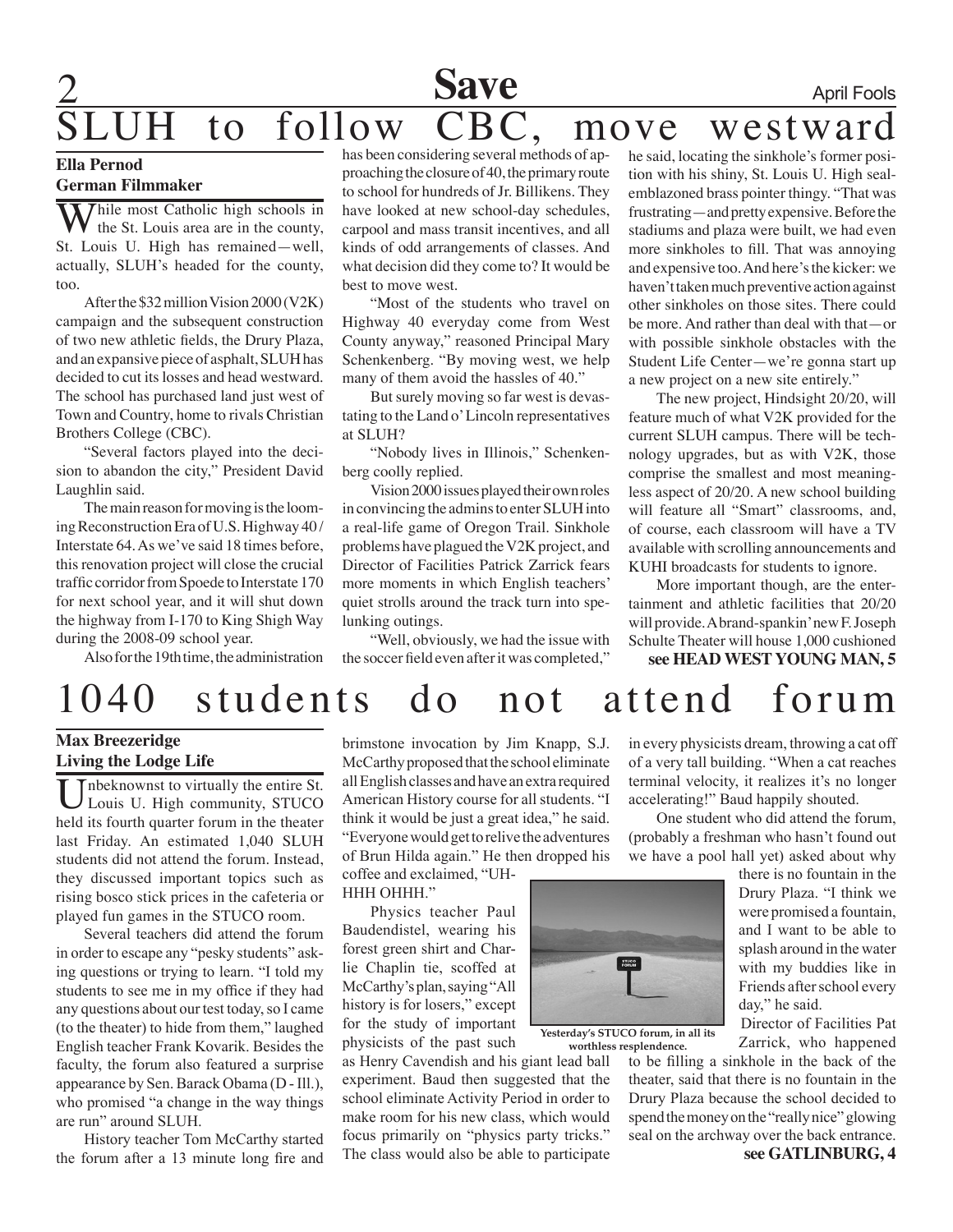# April Fools **A Horse**

## LETTER TO THE **EDITORS**

To the Editors:

Confucius once wrote, "To have a fountain is to be near to God." Boy, was he right. So the question is raised: Where's the fountain? The Vision 2000 plans featured a fountain in the Drury Plaza, but none is in sight. Imagine this scenario with me: You're on the 50-mile hike from the parking lot to the school. You haven't touched math homework. You're tired. And lo, you come to an oasis in the desert: A golden Billiken, water gently flowing from his cute little belly button. Think how soothing that would be. Think of all the pennies in the fountain that could go to all kinds of neat-o gadgets, like a quesadilla maker. Think of all the freshmen that could be ignominiously tossed into the healing waters. Think of all the different people we could name it after—just imagine the plaque: "Enron Fountain: Dedicated in honor of the honest, God-fearing people at Enron."

Plus, it'd be better for water polo practice than the FoPoCoCo pool.

—From whom it concerns

## **GATLINBURG**

#### (from 1)

those things. But when I woke up I just felt terrible. I was tired from staying up on the phone really late, and my stomach was just tied up in knots. And my nose was running too. Now I'm no doctor, but I know better than to come to school with something that severe. I was debating whether to disregard my better judgment and be a trooper anyway, but my mom stopped me and brought me to my senses. So I just relaxed at home, you know, made a CD, called my friend who happened to be sick too, and drove around with her all day."

At lunchtime, the students raced to the cafeteria, knocking each other down to push to the front of the line, because, you guessed it, it was chicken wrap day! Two in one month!?!?! How can it be?!?!? It didn't really matter. All that counted was getting to the cafeteria in time to fork over \$7.35 for one of those scrumdillyishus babies.

The last two periods were calm, as some students were tired from an exhausting lunch, and others daydreamed about things from the weather outside to their girlfriends.

"The day went as usual for me," Macho Man Eric Clark said. "I just walked around the halls watching students tuck in their shirts when they saw me. There were a few times I had to speak with emphasis in my booming voice to tell them to tuck in that shirt, but that's not so bad. I think we'll have another day like this soon," he concluded.

## Announcement

In light of the SLUH community's issues with Facebook usage this school year, the Counseling Department has recommended that SLUH students and parents watch the following informative video online at http://youtube.com/watch?v=6FahBBnfHAQ

# School engulfed by sinkhole, jubulation ensues

### **Det Namlleh**

#### **One Sweet Dude**

English teacher Rich Moran and art teacher Mary Whealon were walking around campus earlier today when they noticed it was rather dark for 7 a.m.

"I noticed a really earthy smell, and then I realized, 'Hey, we're underground!" Moran recalled.

The pair had discovered a sinkhole.

Sinkholes have plagued St. Louis U. High's Vision 2000 (V2K) expansion program since the fall of 2004, but none have been quite as large as this latest hole, which encompasses the whole school.

"Yeah, this is a big one, chief," said Director of Facilities Patrick Zarrick, via radio, from his (now-underground) office.

"This certainly is a setback," said President David Laughlin. "Thank God it happened *after* Cashbah," he added.

Indeed, the school sank into the ground just minutes after Saturday night's auction finished. As guests went to their cars, laden with slot machines, sarcophagi, and assorted contraband Cardinals memorabilia, some reported feeling tremors in the earth.

"I felt a tremor," said the Tom Cummings, S.J., "and my first thought was, all that hard work we did back in 1979,; you know, moving mountains and whatnot. So I rallied some strapping young lads and we tried to hold back the yawning earth, but alas, it was to no use."

As the hole widened, most Cashbah guests fled the scene in panic, but not Jeff Harrison, S.J., who was last seen diving into the hole and yelling "NOT MY COLLECTIBLE CHE GUEVARA POSTERS! THOSE ARE WORTH CENTS! CENTS I TELL YOU!" As of press time, Harrison has not been located.

Zarrick and Laughlin both said that the sinkhole means the V2K plans will have to be revamped.

"Yeah, we'll dig some nifty tunnels to the Student Life Center," Laughlin said.

Said English teacher Jim Raterman, "Oh boy, is it neat-o! It's like when I was a kid, growing up in Ohio, and I'd dig holes with my Tonka trucks! But this one, boy is this a big one! It's like the *War and Peace* of sinkholes! Oh boy! If only Faulkner were here to see this baby!"

Some dude with a geology degree and a penchant for long, boring scientific explanations told the *Daily Pl*—er—*Prep News*  that Cashbah was probably the cause of the sinkhole. It seems that there was simply too much stuff throughout the building for the bedrock to support, hence the sinking.

"Okay, so maybe parking the fleet of Hummers on the roof wasn't a great idea, but c'mon—Was I supposed to know this was going to happen?" Laughlin said, gesturing to the sinkhole.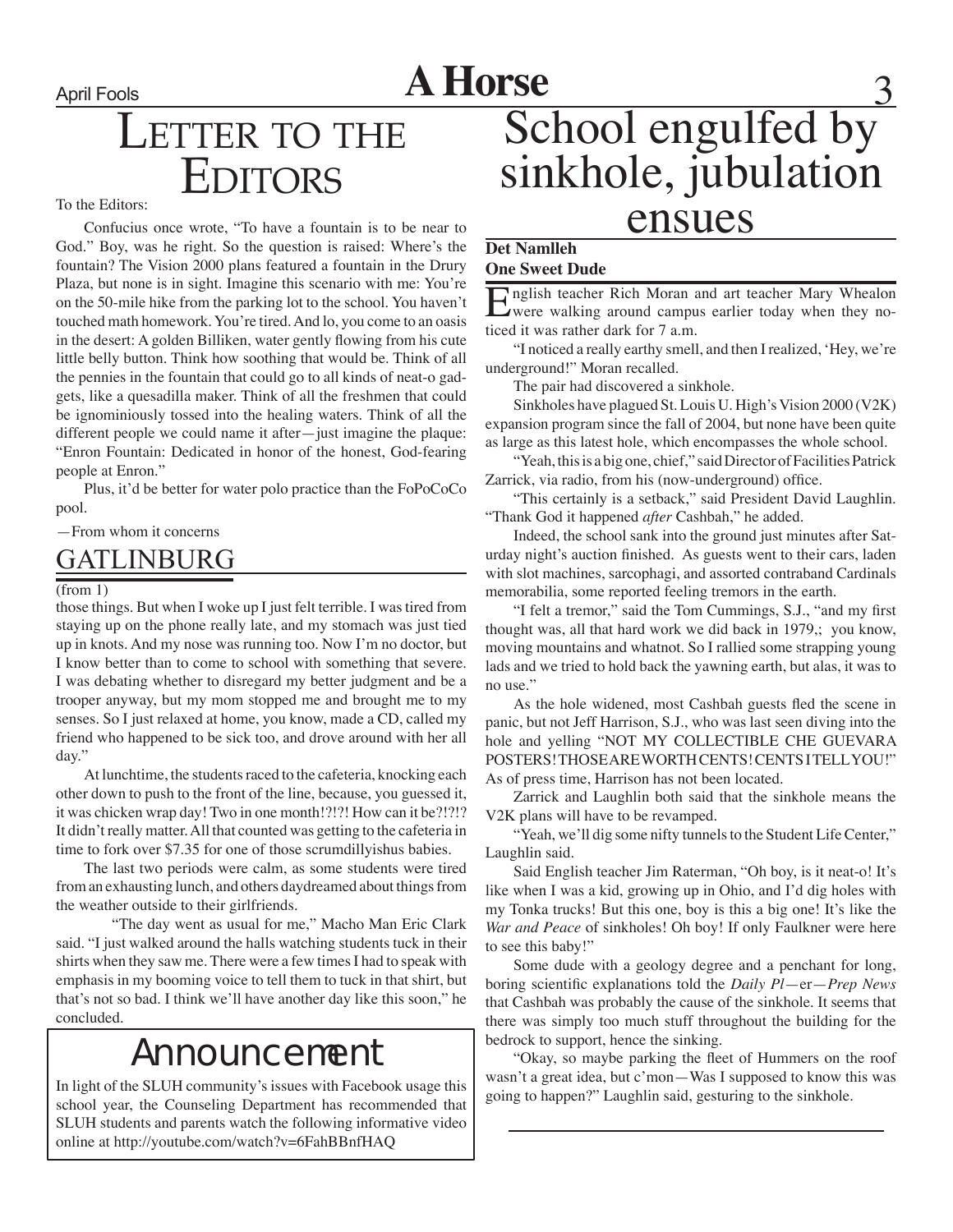## **Ride** April Fools



Edward G Nemeth ⇔M OOO◆M O

♦⋙ឣ●Ⅲ **OS■⊠ ◆◆◆≏Ⅲ■◆**  $\begin{bmatrix} \texttt{diag} & \texttt{diag} & \texttt{diag} \end{bmatrix}$  $\bullet$   $\blacksquare\bullet\bullet\bullet\rightarrow\mathbb{Z}$  and  $\mathbb{R}$  to  $\bullet$ ◆♋◆ ◆*※*M ೫口口 ⊠M ◆◆M O*@* oda •Mo∎≪o

 $\hat{U} \circledast \bullet \qquad \bullet \circledast \bullet \qquad \bullet \bullet \bullet \blacksquare \blacksquare$ y⊙∎♦©∂♦●□♦•⊛ । ა⊙◆  $\circledcirc$  ode $\circledast$ mr $\circledast$  seals  $\circledast$ \*MOM #◆OOH■% M©M#OD ◆₩MO S™™◆◆◆S●④Y

 $\lim_{x\to a}$  O $\bigcirc$   $\lim_{x\to a}$   $\lim_{x\to a}$   $\lim_{x\to a}$ he asks. I m gonna go to best buy. Yeah somewehat. Geat I «GID• <del>k</del>♦• ∿dhw» ♦d 3M \*\*MM◆sD ��◆ ロ♦≈Mロ ◆≈M■  $\blacklozenge$  and  $\blacklozenge$  mathement in  $\mathbb{R}$  . The mathemential mathematical method  $\mathbb{R}$  $\star$  in  $\mathbb{C}$  of  $\mathbb{C}$  . The set  $\star$ the season tonight ♦M ◆\(●● ≏□\(○\■♋♦  $\blacklozenge$ mmets. Om $\blacklozenge \blacktriangleright$ s. The metallicity of  $\blacktriangleright$ 

### DESOLATE

#### (from 2)

Zarrick also said that "fountains are stupid," and students should enjoy the long walk to and from the student lot without any "stupid distractions."

 Principal Mary Schenkenberg agreed saying, "We set up the pros we set up the cons, then we said, 'Okay, what are the options (for this fountain)? What are the actions that we can take?' We went through action steps, we judged each one of those, and we talked again and again about strengths of each of the actions and weaknesses of each of the actions, and came to a consensus the way you do when you sit around a table."

Befuddled by this remark, the freshman asked what Schenkenberg had been doing on her laptop screen. Schenkenberg simply grinned and said, "Facebook."

 Senator Obama, weary from a long day's campaigning for the presidency, then stood up and said that he supported a "full withdrawal" of all SLUH personnel and

 $\cdot \blacklozenge$   $\mathbb{Q}$   $\mathbb{R}$   $\cdot \mathbb{Z}$   $\mathbb{Z}$   $\mathbb{Z}$   $\mathbb{Z}$   $\mathbb{Z}$   $\mathbb{Z}$   $\mathbb{Z}$   $\mathbb{Z}$   $\mathbb{Z}$   $\mathbb{Z}$   $\mathbb{Z}$   $\mathbb{Z}$   $\mathbb{Z}$   $\mathbb{Z}$   $\mathbb{Z}$   $\mathbb{Z}$   $\mathbb{Z}$   $\mathbb{Z}$   $\mathbb{Z}$   $\mathbb{Z}$   $\mathbb{Z}$   $\$  $\bullet$ shed  $\bullet$ s $\cdot$ m $\mathbb{R}$   $\bullet$   $\blacksquare$ Pedrto is a wimp. NGOOM■◆MO *≈*O•M❖MO <del>i</del> GOG#H■}⊙@D ∛■≏ ◆m\_≈G❖m  $\blacklozenge$ x $\mathfrak{m}$   $\land$   $\blacklozenge$   $\blacksquare$   $\blacklozenge$   $\oslash$   $\mathfrak{m}$   $\Box$   $\blacktriangleright$   $\blacksquare$  $\blacklozenge$ m $\mathfrak{m}$  yeo $\mathfrak{m}$  and  $\mathfrak{m}$   $\mathfrak{m}$   $\blacksquare$ \$♦∎∰©∎≪Û ♦⊡ ©♦⊡∭  $ev \blacklozenge \cdot \blacklozenge$   $\blacklozenge$   $\Box$   $\Box$   $\mathbb{H}$   $\mathbb{S}$   $\mathbb{Z}$   $\mathbb{Z}$   $\mathbb{Z}$   $\mathbb{Z}$   $\mathbb{Z}$   $\mathbb{Z}$   $\mathbb{Z}$   $\mathbb{Z}$   $\mathbb{Z}$   $\mathbb{Z}$   $\mathbb{Z}$   $\mathbb{Z}$   $\mathbb{Z}$   $\mathbb{Z}$   $\mathbb{Z}$   $\mathbb{Z}$   $\mathbb{Z}$   $\mathbb{Z}$   $\mathbb{Z}$ no

 $\bullet$ omm  $\bullet$ d $\bullet$ da.  $\circ$ ho  $\ast$ o $\bullet$  $\square\blacklozenge$ m $\square$ soo $\square$   $\dashv$ m $\Uparrow\blacklozenge$  y $\circ$ o $\square\!\circ\!\cdot$ m $\cdot$ and is weareing a ◘♦◘≏♦∭ ••∭♋♦•ӝӾ◘♦@ Y∎<del>t</del> Mooor <del>t</del>uk∎Y o mamm◆ omom+k@\*amom+  $\blacklozenge$ xm  $\ldots$   $\blacklozenge$   $\ldots$   $\bowtie$   $\ldots$   $\bowtie$   $\bowtie$   $\bowtie$   $\bowtie$   $\bowtie$   $\bowtie$   $\bowtie$   $\bowtie$   $\bowtie$   $\bowtie$   $\bowtie$   $\bowtie$   $\bowtie$   $\bowtie$   $\bowtie$   $\bowtie$   $\bowtie$   $\bowtie$   $\bowtie$   $\bowtie$   $\bowtie$   $\bowtie$   $\bowtie$   $\bowtie$   $\bowtie$   $\bowtie$   $\bowtie$   $\bowtie$   $\bowtie$   $\bowtie$ ∙⊠◆◘◘◘•M્≏ ♦□ &M ≈M⊐M {<mark>√↑↑</mark> ↑*\*\** µ⊠ ⊙●● •◆ ‼}&  $\mathbb{G}\cdots$ 

ঙ∎ ≏M∎ይM∙M ロ۶ ♦≈m &QXX+ XO■ ††R ◆``M ™Q<del>u</del> really cool weapons. ‡≈m⊠ •MOM ½OM⊙♦ ©♦

activities from Forest Park. "It has become too dangerous (over there)," he said, "and we are very close to a shift from sectarian violence to full-blown civil war" between the Ultimate Frisbee team and the annual Wednesday afternoon Senior Citizens Golf Outing. He then suggested that SLUH cut funding from any program that practices in Forest Park until a timetable is set for leaving (STUCO has yet to vote on Obama's proposal).

 Unfortunately,nostudentheardObama's proposal, including STUCO, who left the forum early to go "chill" in the STUCO office. "I had homework," said president Paul Merrril. "If I wasn't president, I wouldn't want to go to the forum."



**Quicksliver Devonshire Happy**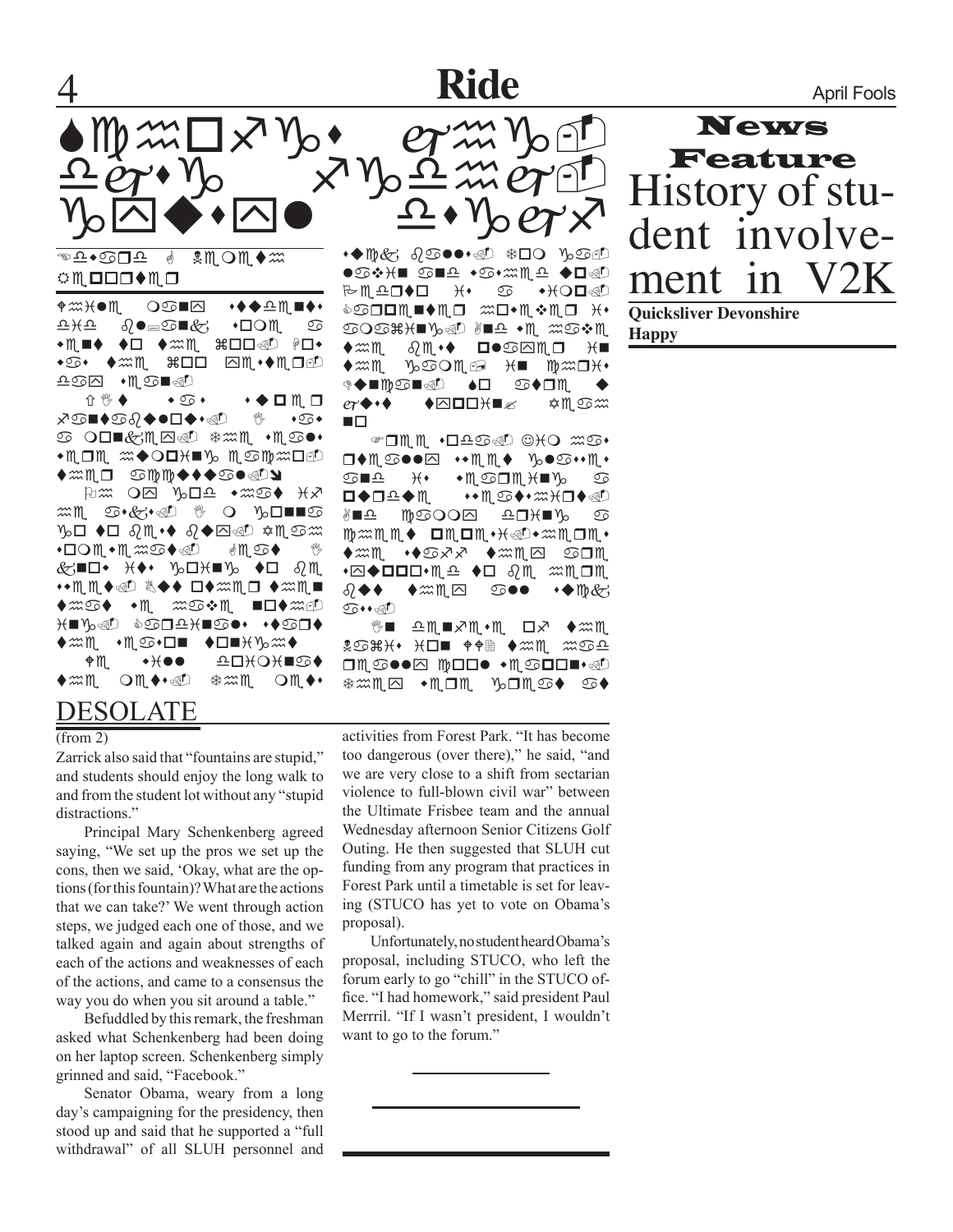# April Fools **A Cowboy**

## HEAD WEST YOUNG MAN

#### (from 2)

seats and a body-painting studio. Another, smaller theater will host band, choral, and the annual Rolling Stones farewell concert. New band and choral rehearsal rooms will also thrill the fine arts department, as will a dance studio accessible by (gasp) stairs.

Athletically speaking, a Sport-Exe turf football field will have stands on each side of the field with a Plasma video board at one corner and a scoreboard in another, plus trapdoors for the lions to come out of. While this facility is more than adequate for European football, SLUH will also have a separate soccer pitch adjacent to the football stadium. It will have the same features as

### AIR BUD

#### (from 1)

der BB Guns ("You'll put an eye out, kid," he cackled), bazookas (just kidding) and suction-dart shooters ("They sucked," said President David Laughlin).

Rifle team members said the change would most likely prevent them from competing against other schools.

"There's no precision; you can't hit specific parts of the target," said rifle team coach Ear Hunter.

"It's true, there's no accuracy. Instead, you just get a piece of paper wet as my little brother's diapers," said a team member who wished to remain anonymous.

Laughlin said he understood the team's gripes, but felt the change was a positive one. "See, what we're doing here is just enhancing the rich tradition of St. Louis University High School that Anna F. Backer began in 1776," Laughlin said.

"The team members say there's no accuracy, that you just hit the whole target. Well, that's just in line with the Jesuit idea of *magis*—you know, soaking the whole target, rather than a small part of it. I mean, do you think St. Ignatius would've used a .22? Probably not. He would've used a cannon, to make sure he nailed that target."

When reminded that it was cannon shot that smashed St. Ignatius's leg at the Battle of Pamplona in 1517, Laughlin said, "See? There you have it. If they'd been smart, they would've used an intercontinental ballistic missile and got the other leg as well."

Principal Mary Schenkenberg said the

the football field, only with fewer bleachers. Both facilities will have a track.

Tennis and aquatic sports (water polo, swimming, and competitive skinny-dipping), most notably ignored in V2K's athletic plans, will receive their share of the 20/20 wealth. Six regulation-size courts—two hard court, two clay, and two grass—will enable the Strawberriesncremebills to practice for any major championship in their future. The two new Olympic-size pools in the planned Paul Baudendistel Aquatic Center are sure to please the water polo coach it's named for.

"I always knew that, if I kept on complaining about FoPoCoCo, they would listen at some point," he said.

change was a matter of safety.

"After our North Central Firearms committee investigated the matter, and proved that those .22s weren't safe, we decided it was in the school's best interest to switch to a less lethal weapon," Schenkenberg said. (*Editor's note: The North Central "investigation" was actually an unscientific debacle that involved Vice President Dick Cheney and resulted in, among other things, a 12-state manhunt for biology teacher Daniel Shelburne.)* 

When this reporter mentioned the potential for injuries stemming from wet floors in the rifle range as a result of the water guns, Schenkenberg paused a moment, then exclaimed, "I hadn't thought of that. If you'll excuse me, I have some phone calls to make."

### Life on Mars?



Director of Facilities Patrick Zarrick (left) shows President David Laughlin where the UFO crash landed on the soccer field.

Somewhere among the sprawling Jr. Bill athletic complex will be a new Drury Plaza. Word is it will feature trees and even, maybe, a fountain featuring a Billiken spitting water, amidst the brick and concrete.

"I think it's just best for the school, when you consider 40, plus Vision 2000 problems," said Laughlin.

Zarrick added, "V2K was great. But right now I look at that as Spring Training. We did pretty well. But now we've got the real thing—and Hindsight 20/20 is a catchier anyways."

Funds from Cashbah 2007, "Under the Big Mop" will start the campaign for Hindsight 20/20.

### FROM NOWHERE

(from ?????????)

Lacey lingerie," said Kovarik from jail, where he is incarcerated for assaulting Doors singer Jim Morrison.

"I agree, that was hilarious," said P.E. teacher Joe Mimlitz.

"Baboons are certainly eccentric animals," said President David Laughlin.

Most students agreed that Honeycomb is indeed delicious, and Trix should be for rabbits as well as for kids. Meanwhile, freshmen were forced to leap through flaming hoops on the school roof at the behest of theater director of Joe Schulte.

As the Great Bosco Stick Bowl Disturbance of 2007 swept through the school, Vision 2000 surged into the future.

"The Student Life Center will absolutely have a Starbucks and 24-hour Kinko's," said Laughlin. "No doubt about it."

However, the militant SLUH Alums Against War in Cambodia were not pleased with the ban on toilet paper in the school.

Bob Woodward and Carl Bernstein reported that Laughlin will not run for reelection, as Bill May currently has a cold.

## Quote of the Week

"There's just something about Jim Morrison that makes you want to punch him in the face."

— Frank Kovarik